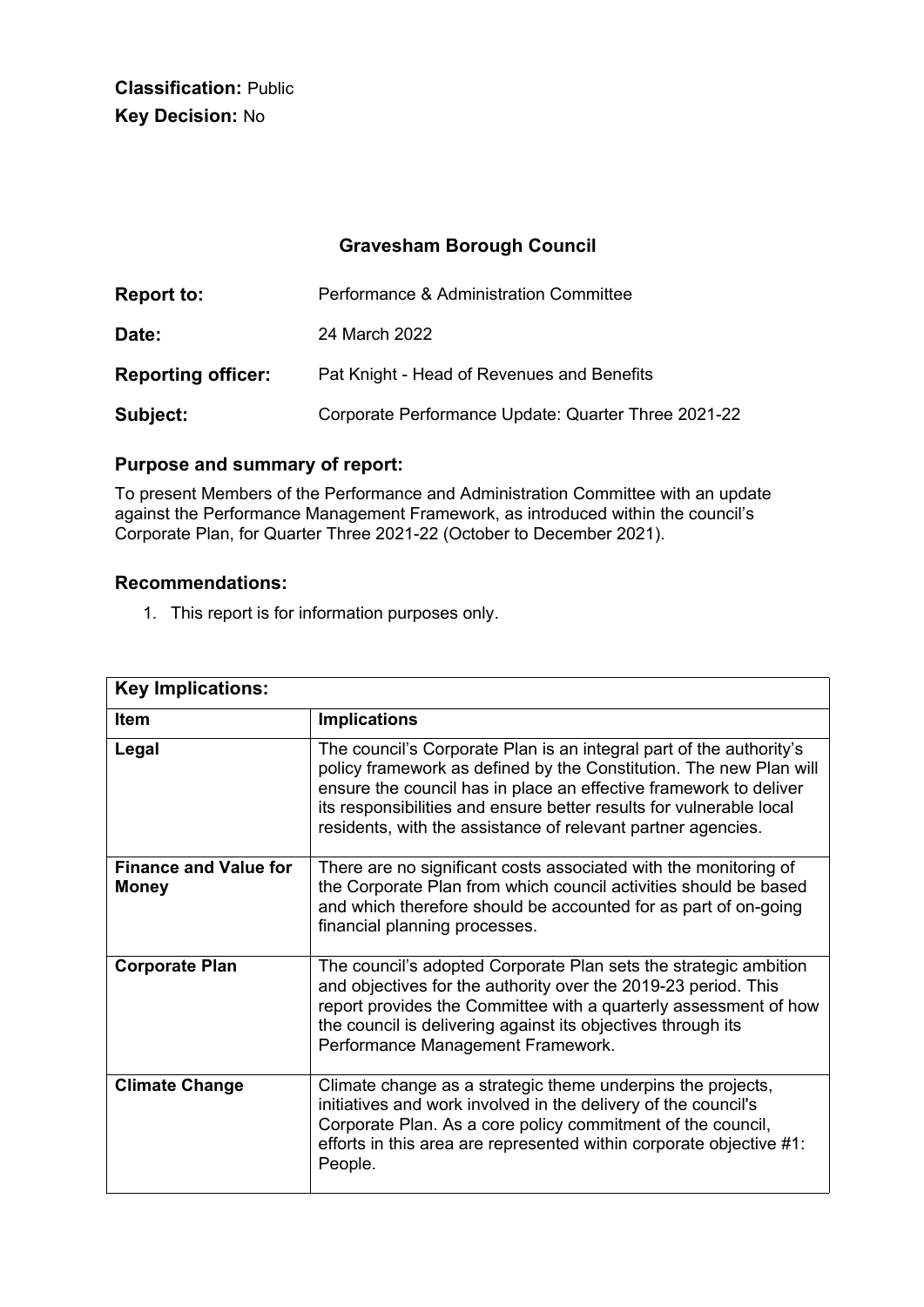### **1. Introduction**

- 1.1 In October 2019 the council formally adopted its Corporate Plan for 2019-23. The plan sets out the authority's ambition for the borough, complete with a suite of corporate objectives and supporting policy commitments that will shape the council's activities over the four-year period.
- 1.2 In order to evaluate if the council is effectively achieving against its stated policy commitments, and is ultimately delivering consistently high-quality services, a sound performance management process is required to be implemented.
- 1.3 Developed by senior council officers and Cabinet portfolio holders, the council's Corporate Plan presents a Performance Management Framework (PMF) that forms the basis of reporting corporate performance to Members and residents.

#### **2. Performance management: process**

- 2.1 The effective management of the council relies upon good quality and timely performance information on which to base informed executive decisions.
- 2.2 Appendix 1 to this report provides the Performance and Administration Committee with an overview of the council's performance against the Corporate Plan for Quarter Three 2021-22, covering the period October to December 2021.
- 2.3 Statistical performance over the period is presented separately in tabular and graphical form for all indicators. Where any data is not presented, this will relate either to those indicators reported on an annual basis or, alternatively, where data has not been submitted in time for the presentation of the report. Any outturns where data has been unable to be reported will be presented within the next appropriate reporting cycle.
- 2.4 Alongside statistical content, the Appendix provides supporting detailed qualitative updates outlining what activity the council has delivered, and what is to be taken, to successfully realise the Corporate Plan's objectives and policy commitments relating to the portfolio for the 2019-23 period.
- 2.5 This report is for information purposes only.

## **3. Appendices**

3.1 The following documents are to be published with the report:

Appendix 1: Performance and Administration Portfolio - Q3 2021-22

## **4. Background papers**

- Gravesham Borough Council: [Corporate](https://www.gravesham.gov.uk/corporateplan) Plan 2019-23.
- Gravesham Borough Council: PMF [2019-23.](https://www.gravesham.gov.uk/performance)

**Lead Officer:** Pat Knight - Head of Revenues and Benefits

**Email:** pat.knight@gravesham.gov.uk